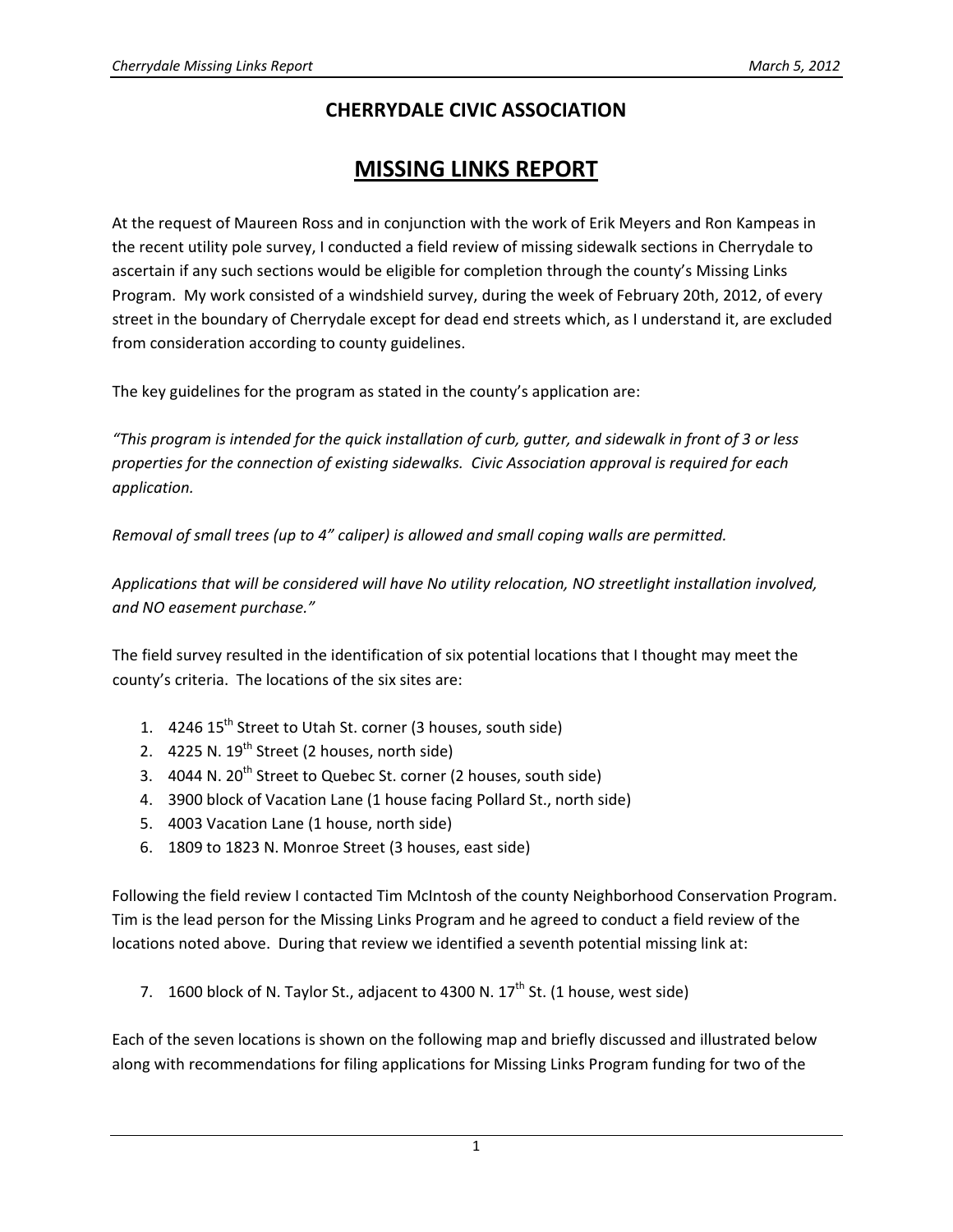

### **Location of Missing Link Sidewalk Sections**



Missing Link Sidewalk Section

 $---$  Cherrydale Boundary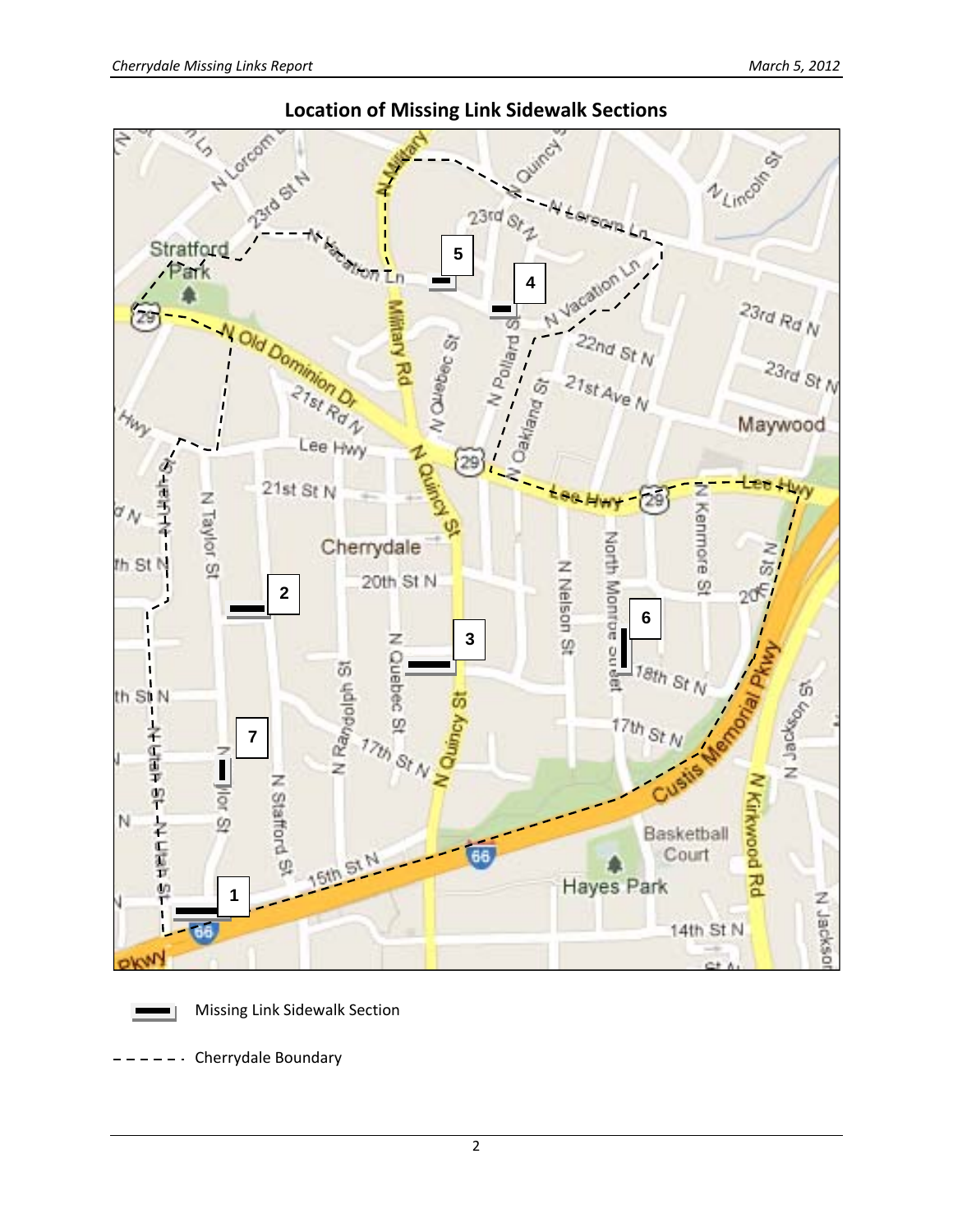locations (#3 and #7). The recommendations are based on discussions with Mr. McIntosh and his explanation of detailed factors that go into a decision for funding by the county. For example, impacts on trees can include not only the direct taking of mature trees but also the potential damage or killing of trees due to adjacent excavation impacting the tree's root system.



## **1. 4246 15th Street to Utah St. corner (3 houses, south side)**

This location covers 1-1/2 blocks of  $15<sup>th</sup>$  Street adjacent to three houses and would complete a connection along that street on the south side. Due to potential impacts on large trees, the possible need to remove a long stretch of mature shrubs and the severe impact on a driveway sloping down to a home, this site was rejected from further consideration. The location may have only marginal utility due to the complete sidewalk on the opposite side of 15<sup>th</sup> Street and the way that sidewalk serves the community and connections to W‐L High School.

## **2. 4225 N. 19th Street (2 houses, north side)**



This location is on a hilly portion of the north side of 19<sup>th</sup> St. between Stafford and Taylor Streets. A complete sidewalk is located on the opposite side of the street. The main pedestrian attraction in this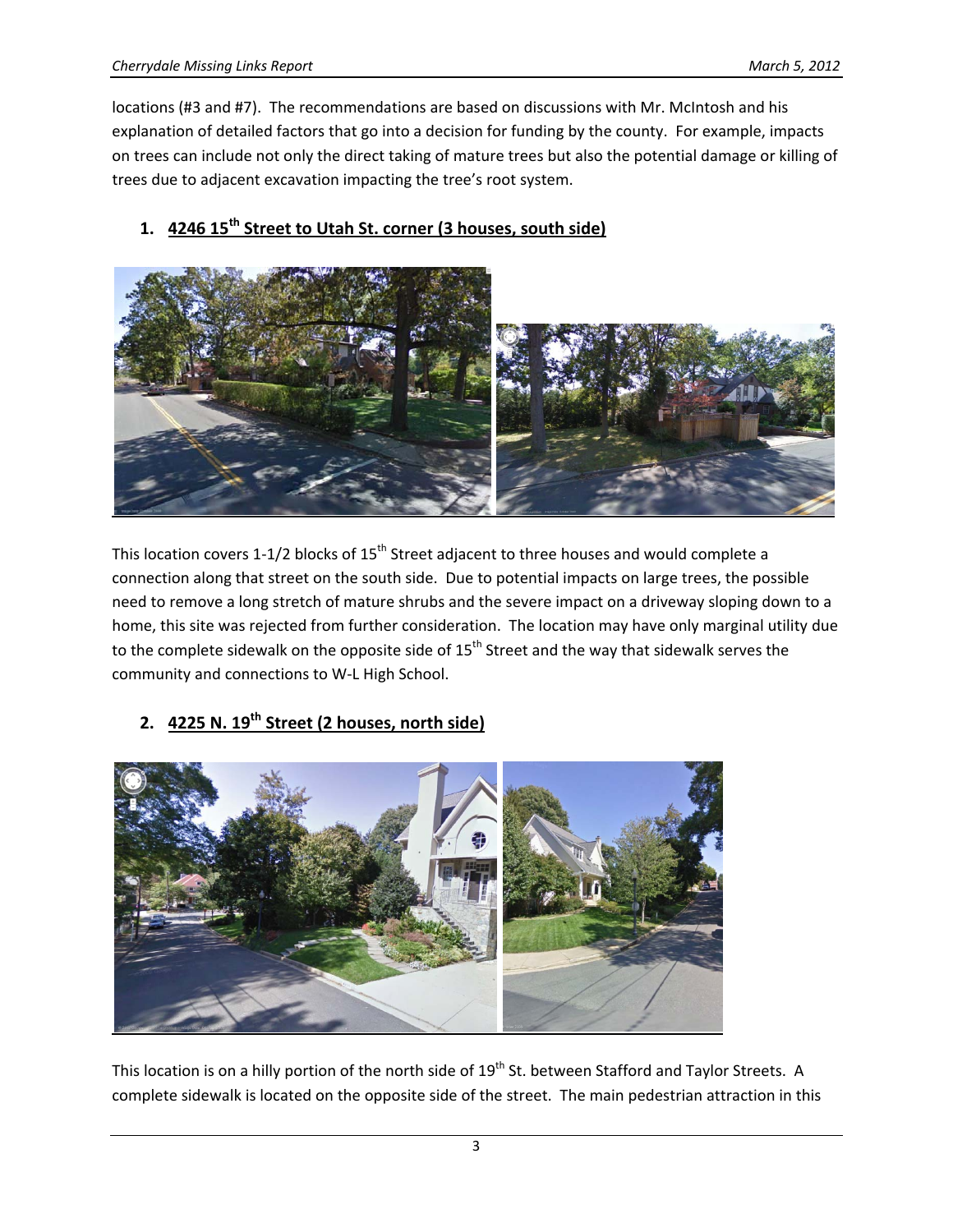area would be St. Agnes Church and School adjoining Stafford St. at the top of the hill. Due to the need to construct retaining walls, relocate underground light power lines and the potential impact on two mature trees, this site was deleted from further consideration.



#### **3. 4044 N. 20th Street to Quebec St. corner (2 houses, south side)**

This location consists of two missing sections on the south side of 20<sup>th</sup> Street between Randolph and Quebec Streets. The two sections are found at the opposite ends of the block and are each bordered by fences on the adjoining properties (see photos). No trees or apparent utilities would be impacted and no retaining walls would be required and although the adjacent fences would need to be taken down during construction it should be possible to re-erect them very much to their current appearance. Completion of the missing links on this block would provide unimpeded access to St. Agnes Church and School at the west end of the block since the sidewalk system on the north side of the street is not complete. This location is thus recommended for application for funding under the Missing Links Program.



#### **4. 3900 block of Vacation Lane (1 house facing Pollard St., north side)**

This location consists of a missing short half block of sidewalk on the north side Vacation Lane between N. Pollard and N. Quincy Streets. The house it is adjacent to faces N. Pollard Street. Although completion of the missing link of sidewalk would largely complete sidewalk along the north side of Vacation Lane in this area construction of the missing portion, including the required handicap ramp,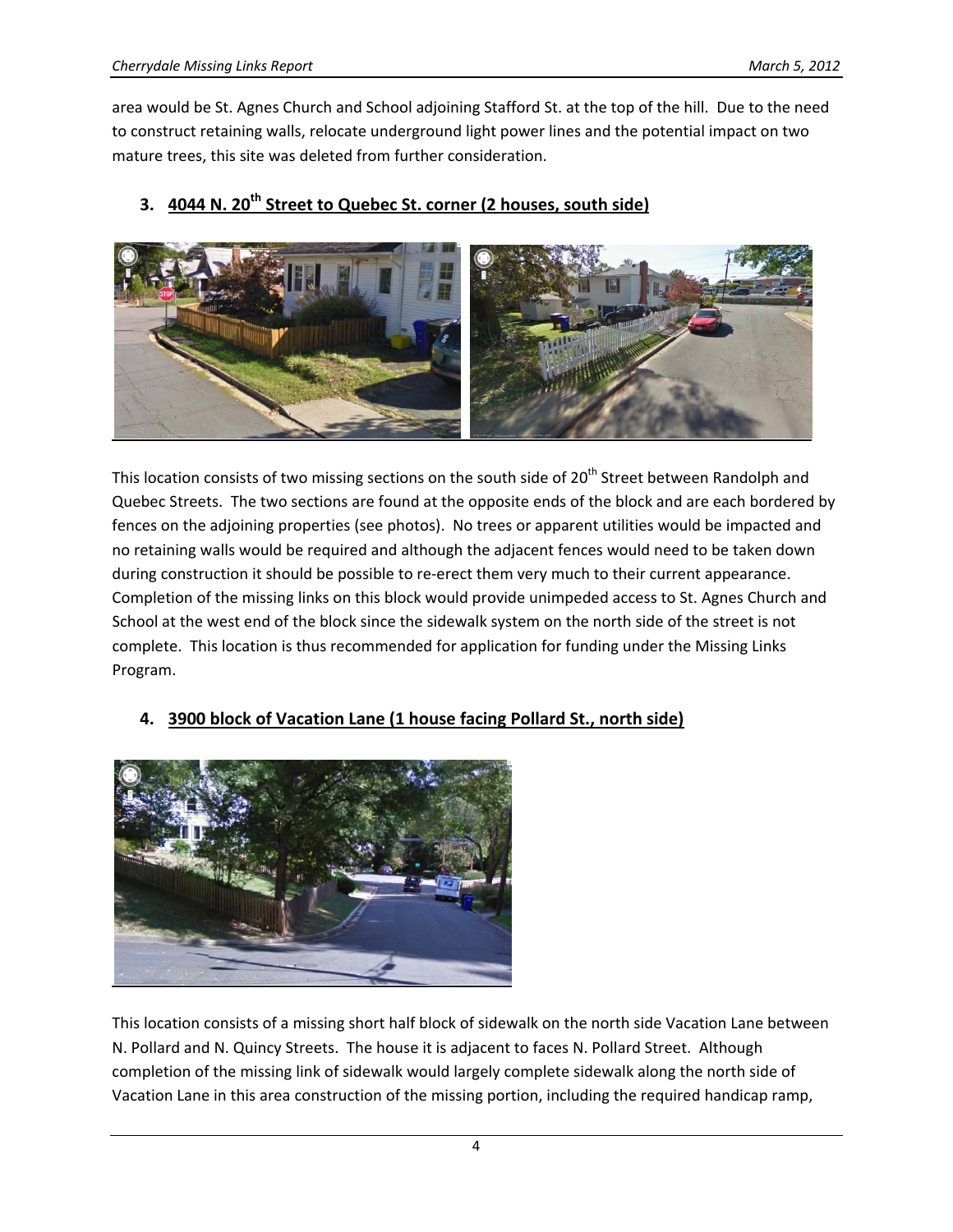would entail taking of a mature tree on the corner of N. Quincy St. as shown in the photograph. For this reason this location is not recommended for further consideration for application of Missing Links Program funding although the county should consider it for alternative funding sources.

#### **5. 4003 Vacation Lane (1 house, north side)**



This missing link is located in front of 4003 Vacation Lane and is at the bottom of a sloped front yard. An old retaining wall faces the missing portion and would most likely have to be replaced. The county has looked at this location in the past when the neighboring house at 4007 was recently constructed with the hopes that the contractor would replace the sidewalk in front of 4003. However, the contractor, according to Tim McIntosh, expressed reservations about building the missing section due to the unstable nature of the old retaining wall and the potential for severely impacting the mature tree in the front yard of 4003 if a new wall has to be built. Given the continued state of these constraints, this location is not recommended for application of Missing Links Program funding at this time.

#### **6. 1809 to 1823 N. Monroe Street (3 houses, east side)**



This location consists of a 3‐house portion on the east side of N. Monroe Street opposite and just south of the intersection of N.  $19^{th}$  St. The completion of the sidewalk on this side of the street would provide continuous access up to Lee Highway. However, the missing portion of sidewalk adjoins numerous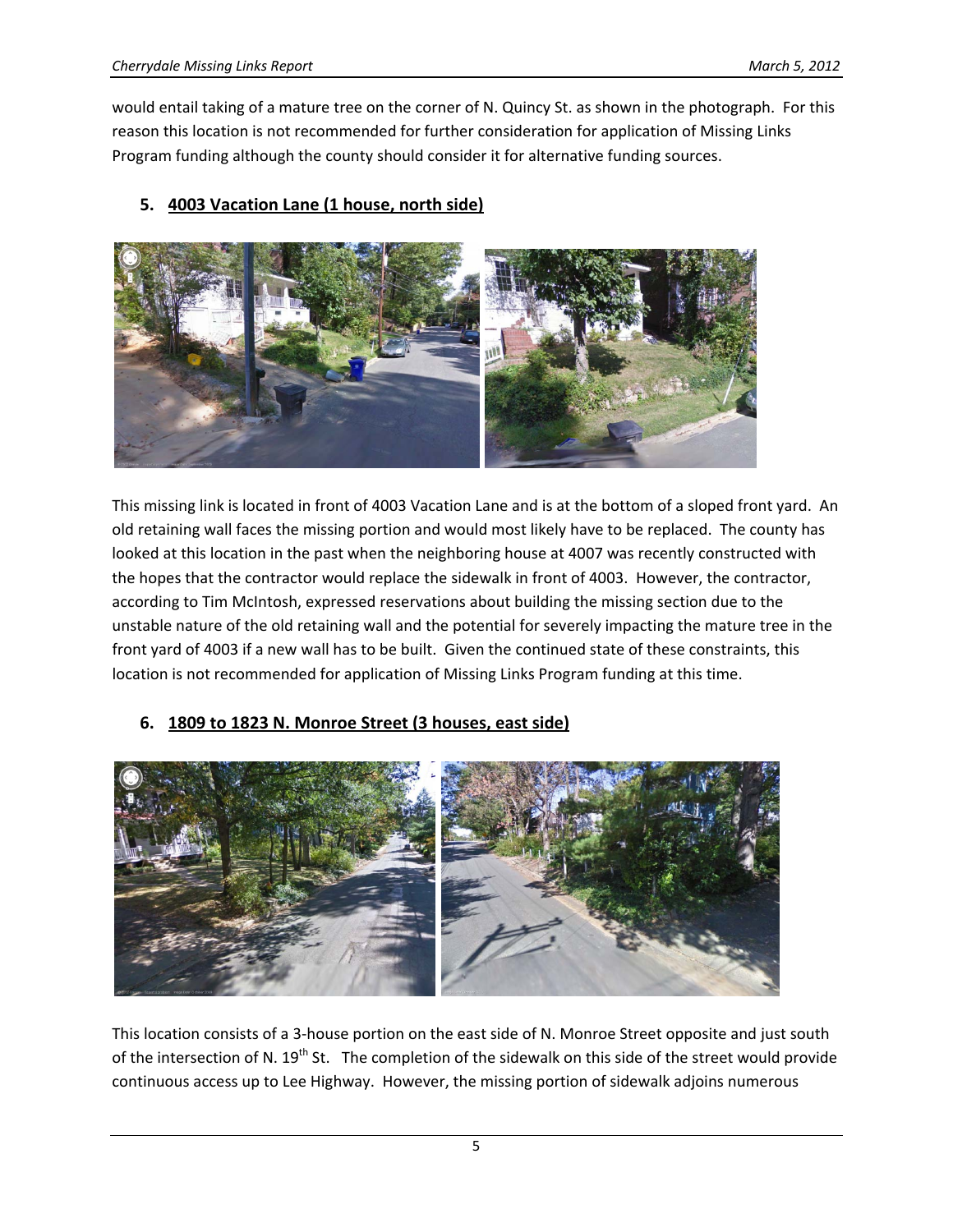mature trees in the front yards of the three houses and these trees or their root systems would most likely be adversely impacted by construction of the sidewalk. For this reason this location is not considered viable for funding under the Missing Links Program.



#### **7. 1600 block of N. Taylor St., adjacent to 4300 N. 17th St. (1 house, west side)**

This missing link is located on the west side of N. Taylor Street at its intersection with N. 17<sup>th</sup> St. and is adjacent to the home and yard at 4300 N.  $17<sup>th</sup>$  St. Completion of this missing link would provide complete safe pedestrian access from Lee Highway to N.  $15<sup>th</sup>$  St., and beyond, on the west side of N. Taylor St. This location is within one‐half mile of Glebe Elementary School, St. Agnes School and W‐L High School. The completion of this sidewalk section would make this a safer pedestrian route because having to use the street for access at this time is dangerous due to its location just over the crest of a steep hill on southbound N. Taylor St. Although a utility pole is located at the corner (see photo) we recommend that the county consider this site for inclusion in the Missing Links Program and any designs that would allow installation of a handicap ramp without requiring relocation of the utility pole.

#### **Summary**

The Cherrydale Civic Association recommends and will file applications to the Missing Links Program for construction of missing sidewalk sections at two locations:

- #3 4044 N. 20<sup>th</sup> Street to Quebec St. corner (2 houses, south side)
- $\bullet$  #7 1600 block of N. Taylor St., adjacent to 4300 N. 17<sup>th</sup> St. (1 house, west side)

The Association also suggests that the county consider exceptions to the Missing Links Program guidelines or, in lieu of that, alternative funding sources for construction of the missing links at locations #4 and #5 on Vacation Lane in order to provide continuous safe access along that street. Completion of the missing links at the two locations may require replacement of two mature trees and construction of a small retaining wall. However, this would provide continuous safe sidewalk access along Vacation